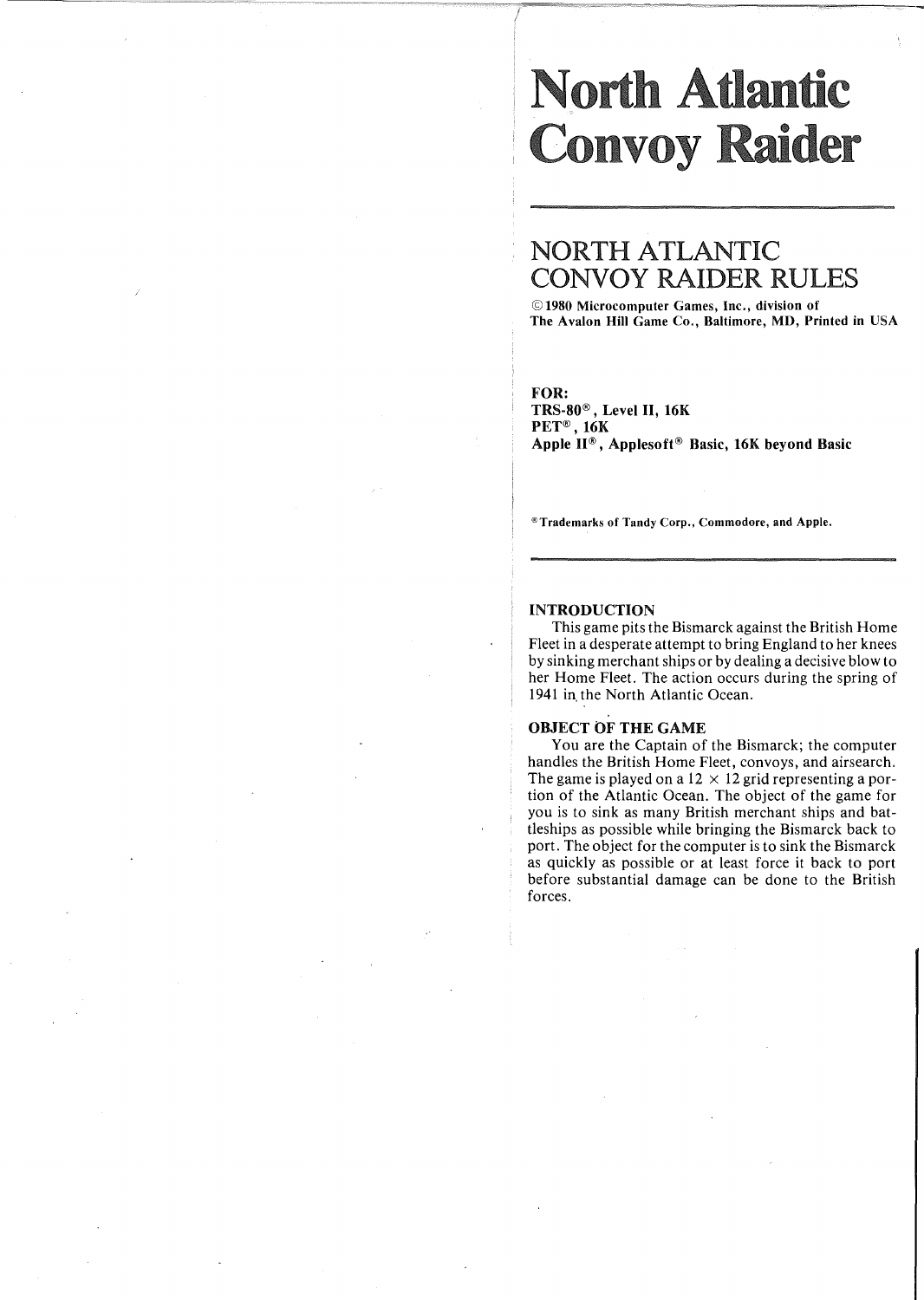#### GAME DISPLAY

The basic game display is the  $12 \times 12$  grid which will be printed on the screen at the start of each Strategic Turn. Each grid zone represents approximately 10,000 square miles and is printed as a sequence of three characters. ' $\bullet$ ' is empty ocean and '\*' is a German port. Convoys are represented by a 'C' and each battleship is represented by the first letter of its name. If necessary, all three characters will represent ships. For instance, a sequence of 'KBC' means that the German battleship Bismarck, the British battleship King George V, and a convoy all occupy the same grid zone. The order of characters is irrelevant.

#### BEGINNING THE GAME

At the beginning of the game, the computer will initialize a sequence of pseudo-random numbers which will determine the initial British positions and will also be used throughout the game to simulate chance events. The computer will then print a title and a list of the British battleships. After a few seconds of calculation, the first Strategic Turn will begin in foggy weather.

#### STRATEGIC TURNS

There are two types of game turns: Strategic Turns and Tactical Turns. The Strategic Turn begins with a printing of the  $12 \times 12$  ocean map, including all convoys and battleships which are currently spotted. Useful information, such as damage and remaining fuel, is printed on the map display. After printing the grid, the computer will ask for a command. Typing an H followed by pressing ENTER will signal the computer for a change of heading. Pressing ENTER ('N' for PET) will use the current heading. After requesting the new heading (if necessary), the computer will ask how many hours to continue on course. Unless otherwise directed, the computer will not begin a new Strategic Turn until the input number of hours has elapsed.

#### TACTICAL TURNS

Each Strategic Turn will contain one or more Tactical Turns. A Tactical Turn is approximately thirty minutes to one hour of time. During the Tactical Turns, the computer does not normally require input. Messages will be typed on the screen to inform the player of events which transpire. When a major change occurs in the tactical situation, the computer will print a message and then wait approximately 4 seconds. Before beginning each new Tactical Turn, the computer will check for any input on the keyboard (holding down the space bar, for in-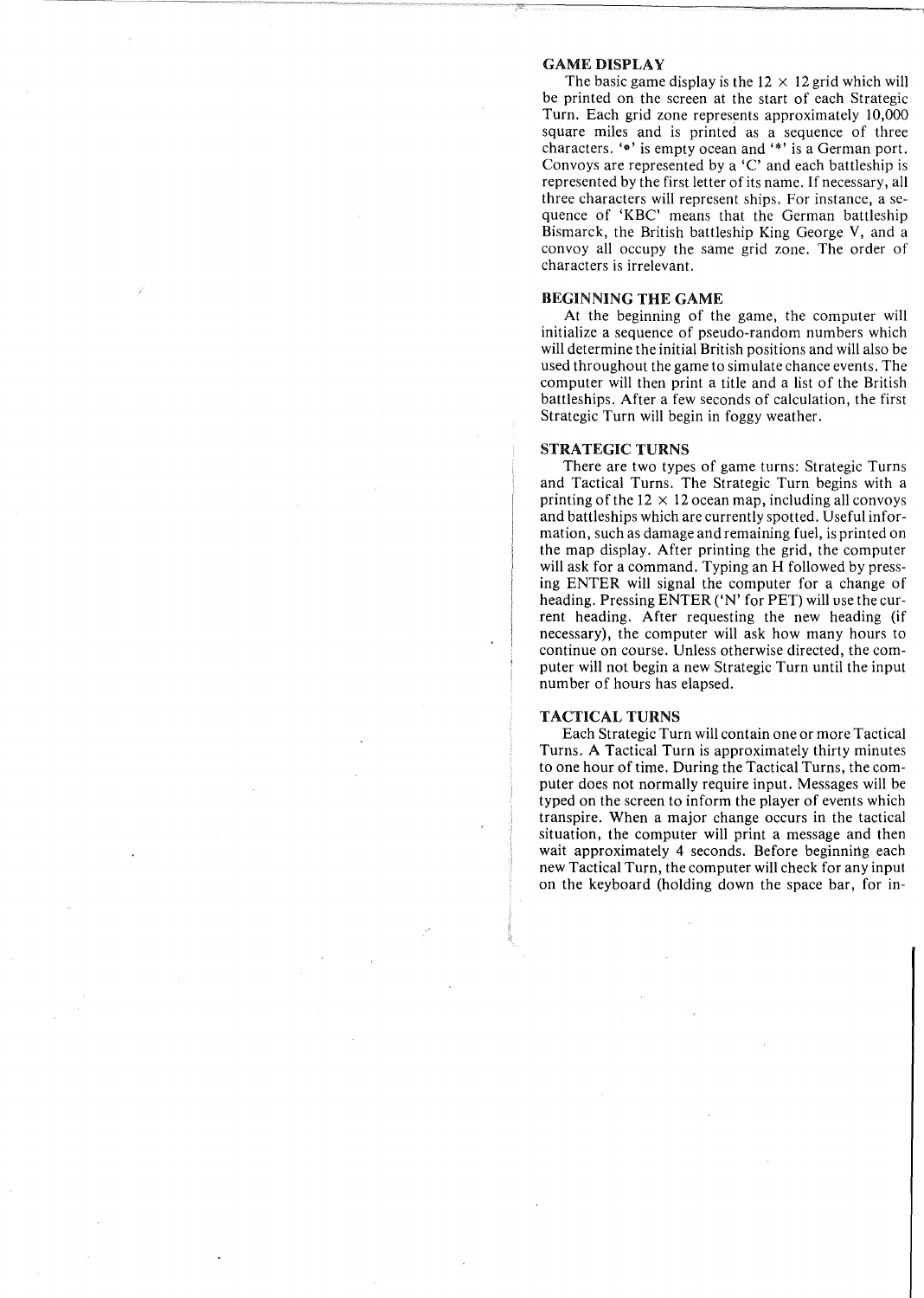stance). If there is any input, a new Strategic Turn will be started immediately. In this way, the player can interrupt the Tactical Turns if necessary.

#### COMBAT

The Bismarck will fire its guns each Tactical Turn when sufficiently close to a British convoy or battleship. No input is necessary to fire at a convoy; it will be done automatically and the number of sinkings will be reported. When combat is necessary with a battleship, the computer will ask for a target ship. The player should reply with the name (the first character is sufficient) of the battleship at which he wishes to fire, or press ENTER ('E' for PET) in case he wishes to attempt to withdraw from combat. In case the Bismarck has lost all firepower, an automatic withdrawal attempt will be made and no input is required.

#### WEATHER AND LIGHT CONDITIONS

There are two types of weather and two types of light conditions. During clear weather, the British Home Fleet is assumed to know the position, course, and speed of the Bismarck, and will plot intercepts accordingly. During foggy weather, the British Home Fleet will rely on the last course computed during clear weather. The light conditions are simply day and night. Night lasts from 2100 hours to 0400 hours. During the night, British gunnery is less accurate and airsearch is impossible.

#### MISCELLANEOUS DETAILS OF PLAY

Headings are in standard compass degrees: 360 or 0 is north (up on the screen), 90 is east (right), 180 is south (down), and 270 is west (left). All convoys head due west at 10 knots. Occasionally, a convoy that has moved off the display is still close enough to be fired upon by Bismarck at the utmost western edge of the grid. Speed is measured in knots and fuel remaining is measured in hours. Heading east off the grid at a port zone will end the game.

#### VICTORY

The victory conditions are. heavily weighted toward the British (computer) to compensate for inferior ships and lack of a sophisticated strategy. Simply sinking one British battleship and then returning to port is not good enough. The game ends when the Bismarck is sunk or returns to a port, at which time the victor and level of victory are printed.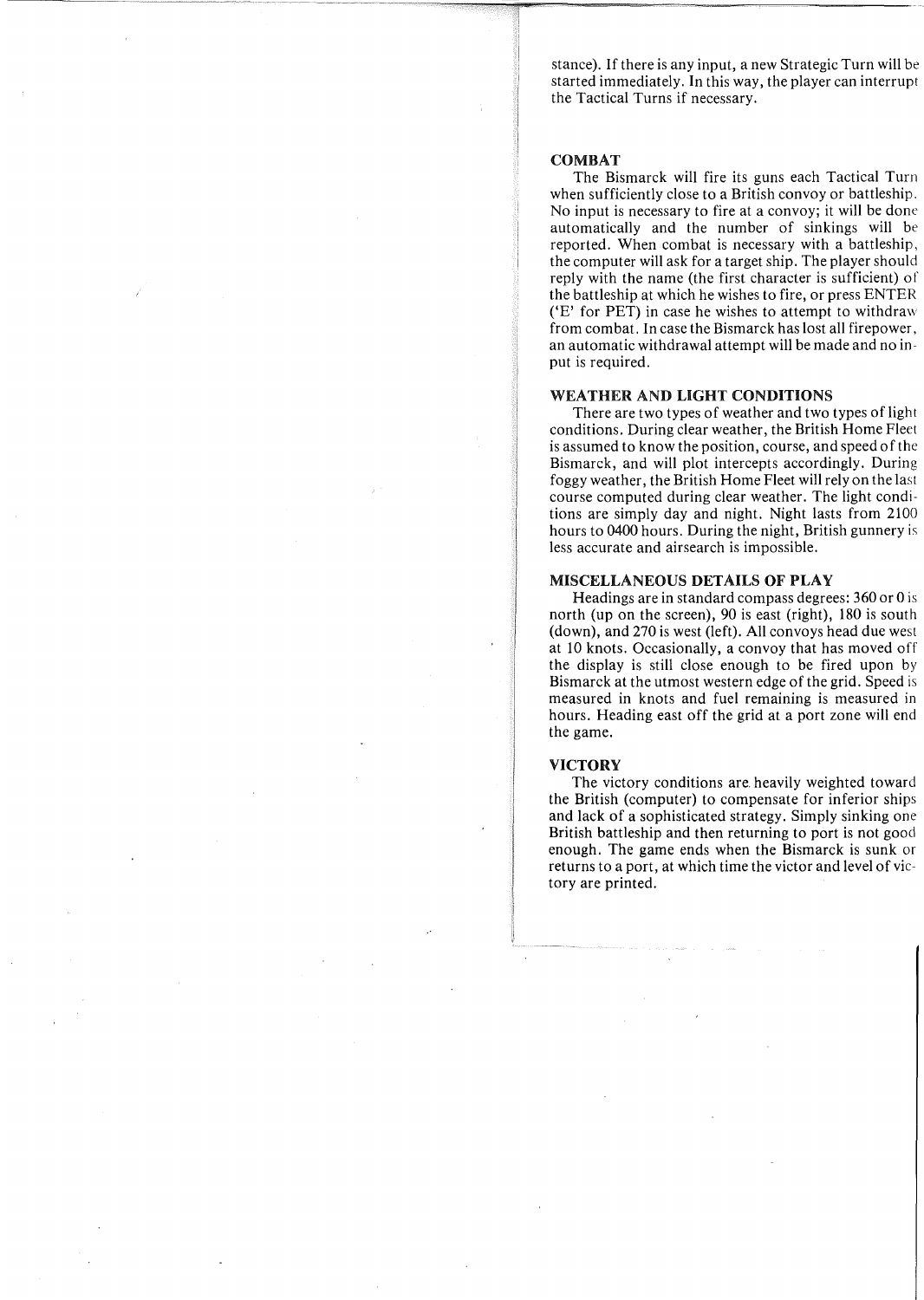#### EXAMPLES OF PLAY

This section gives some examples that will be useful for the computer game beginner. An important thing to keep in mind is that the computer expects the player to input his commands in a very precise format and terminate them by pressing the "ENTER" (or "RETURN") key. The computer is very literal-minded and can't make guesses about what was REALLY meant! (Note that there will be some very minor differences between the versions for the different computers, but all versions are very nearly identical.)

There are really only two major decisions that the player has to make: which direction to head and whether to attempt to withdraw from combat. The following sequence is typical:

COMMAND? (Computer puts this on the screen.) H [ENTER] (Player requests heading change.)

HEADING? (Computer.)

270 [ENTER] (Player heads due west.) HOW MANY HOURS THIS HEADING? (Computer.)

2.5 [ENTER] (Player.)

(The computer now cycles through tactical turns until 2.5 hours have passed, or until the player holds down the space bar.)

HOOD SPOTS BISMARCK (21:27) (Computer.) HOOD SPOTS BISMARCK (22:03) (Computer.)<br>SURFACE COMBAT WITH (Computer.) SURFACE COMBAT WITH HOOD (Computer.)

(At this point, surface combat has started and the set time limit is discontinued. The game enters the combat sequence.)

TARGET? (Computer.)

H [ENTER] (Player. Short for Hood.) MAJOR HIT ON HOOD FROM BISMARCK (Computer.)

MAJOR HIT ON BISMARCK FROM HOOD (Computer.)

MAJOR HIT ON BISMARCK FROM HOOD (Computer.)

(This completes one tactical turn of combat. One trick that many players tend to forget is that if the space bar is held down quickly after typing the target ship, a new heading can be entered during combat. However, the combat will resume immediately after the new heading is input.)

TARGET? (Computer.)

[ENTER] (Player. This is an attempt to withdraw.) ('E' RETURN for PET)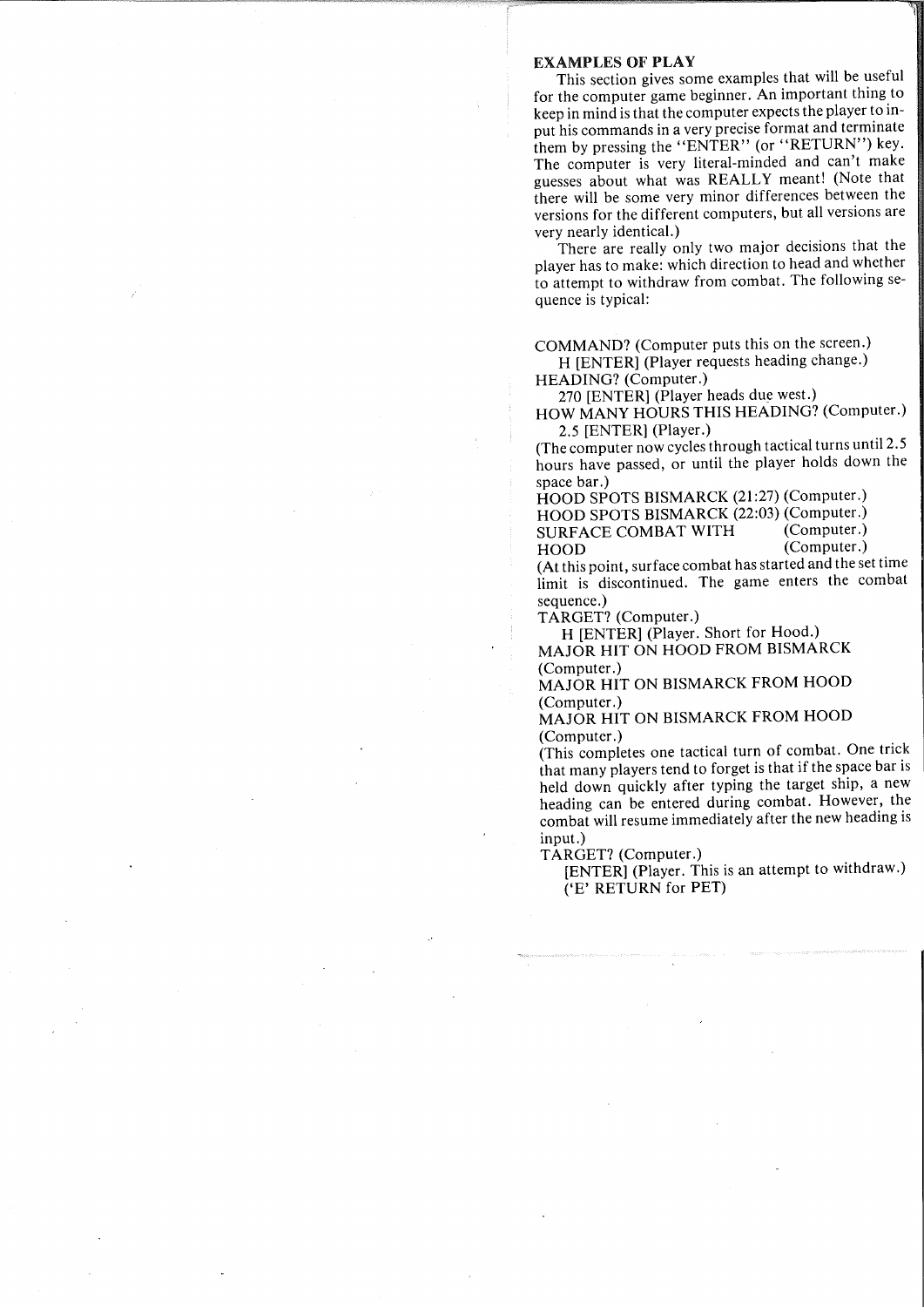#### BISMARCK ENCOUNTERS DENSE FOG (22:56) (Computer.)

#### COMMAND? (Computer.)

(The withdrawal attempt is successful and a new strategic turn is begun.)

While entering commands may seem difficult at first, a little experience will make entering them almost second nature. Note that the computer won't let you do anything against the rules, so don't worry about that!

#### CASSETTE LOADING INSTRUCTIONS TRS-80

With SIDE ONE of the cassette up, put it into the recorder, and rewind until the tape stops moving. Check that the volume control is set to the proper level (between 5 and 6 is normal). Press 'PLAY' on the recorder, type:

#### CLOAD

and press the 'ENTER' key on the keyboard. The recorder should start to move and your program will be loaded. This will be indicated by the flashing asterisk at the upper right corner of the screen. This program is not short, and will take several minutes to load. When the tape stops and the TRS-80 prints 'READY' on the screen, type:

#### RUN

and press 'ENTER' to play the game.

#### APPLE II

The APPLE program is located on SIDE ONE after the TRS-80 program. There are two copies of the TRS-80 program which must be skipped before the APPLE program can be loaded. By listening to the tape, you can tell the difference between the two programs. The APPLE program is easily recognized by the relatively high pitch and 'pure' quality of the calibration tone at the beginning of the program. This tone is free of the characteristic TRS-80 buzz. Find the beginning of an APPLE program and position the tape to just after the start of the calibration tone. Set up the recorder for input. On the keyboard, type:

LOAD (Don't hit 'RETURN' yet).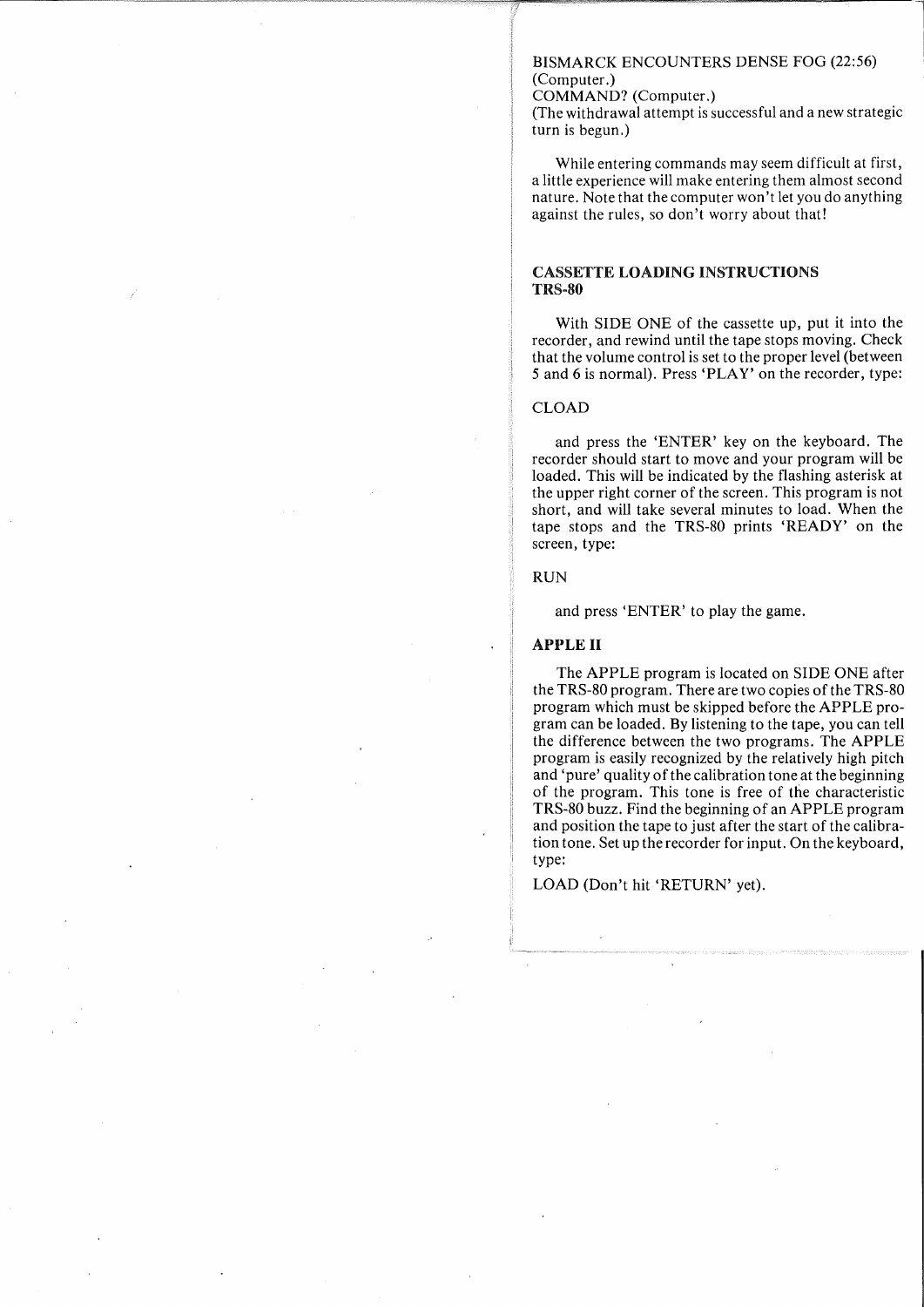Press 'PLAY' on the recorder and immediately press 'RETURN' on the keyboard. The computer will start reading in your program. The computer will beep twice, once at the beginning of the program and once at the end. This program is not short and will take a few minutes to load. When you hear the second beep, type:

#### RUN

and press 'RETURN' to play the game.

#### COMMODORE PET **2001**

Turn the tape over so SIDE TWO is up. Insert the tape in your recorder and rewind to the beginning of the tape. When ready, type:

LOAD

and press the 'RETURN' button on the keyboard, then the 'PLAY' button on the recorder. The tape should start moving, and start loading your program. This program is not short, and will take several minutes to load. The computer will tell you when it finds the program and starts loading. When done, the computer will print 'READY', and the tape will stop. Type:

RUN

and press 'RETURN' to play the game.

#### **IF** YOU CANNOT LOAD THE PROGRAM

1. Check your equipment carefully to be sure that all cables and connections are correct.

2. Re-read the section in your computer's manual that tells you how to load a tape. Try to load the tape again.

3. If you can adjust the volume on your recorder, try different settings, both higher and lower.

4. Each program is recorded twice on the tape, one recording right after the other. By listening to the tape, find the beginning of the second recording and try to load it.

5. If possible, load another program from a tape you know works on your computer. This will prove that your equipment works. Try once more to load your game.

6. The normal reason tapes will not load is tape recorder head misalignment. Your computer may be able to save and load programs on its own recorder, but be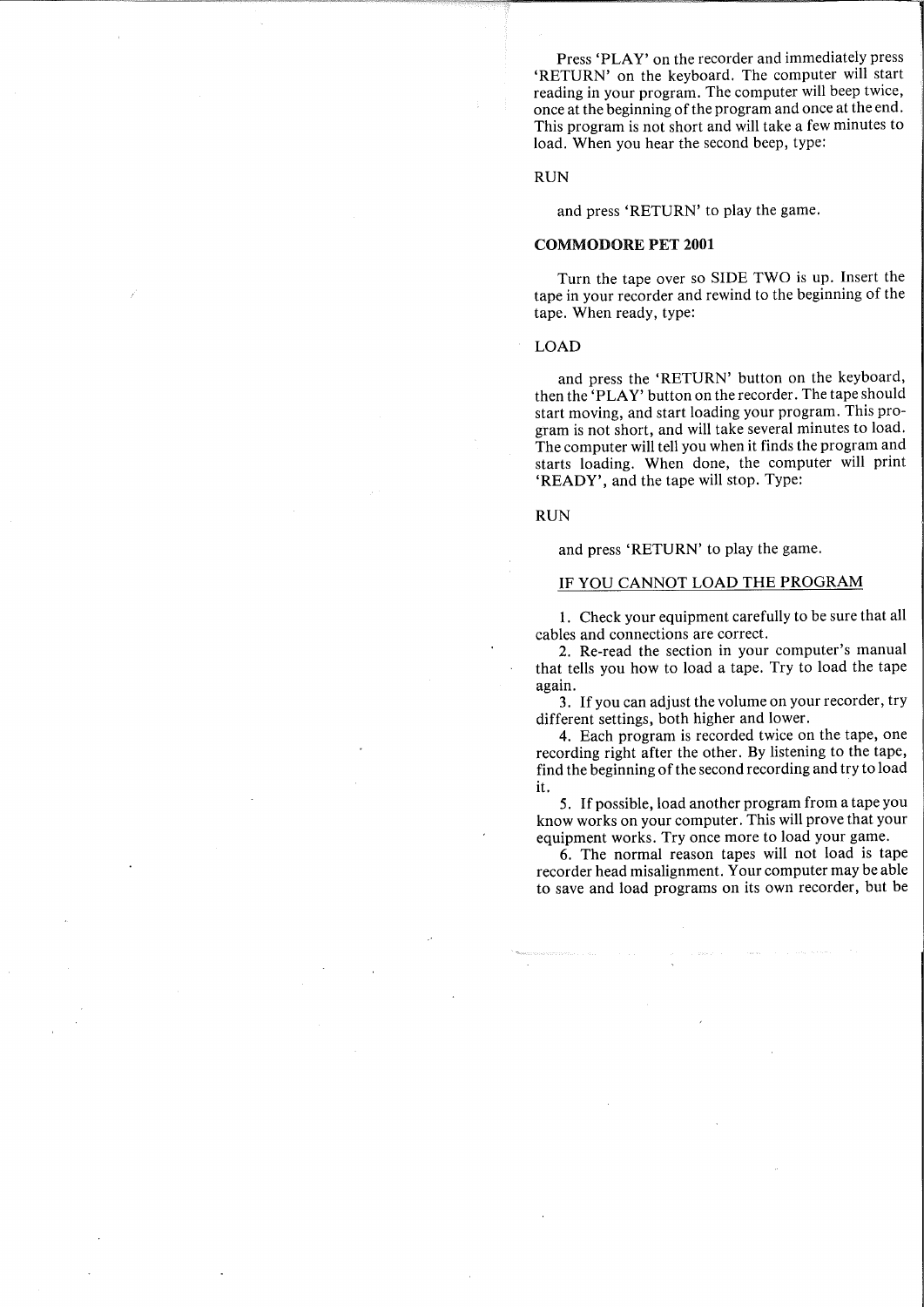unable to read tapes made on a different recorder for this reason. Be sure your recorder heads are correctly aligned. Your local computer store or dealer can help you with this.

7. If the program still cannot be loaded, send the cassette, with a complete description of the problem (what type of computer you have, what the computer says, if anything, when you try to load the cassette or play the game and what you did to try to get it to load.) to:

#### **Avalon Hill Microcomputer** Games

4517 Harford Road Baltimore, Maryland 21214

Defective cassettes will be replaced.

#### **After the program is loaded**

Once you have your program loaded, it is a good idea to make a backup copy (for your own use). Follow the normal procedure for saving a basic program in your computer's manual.